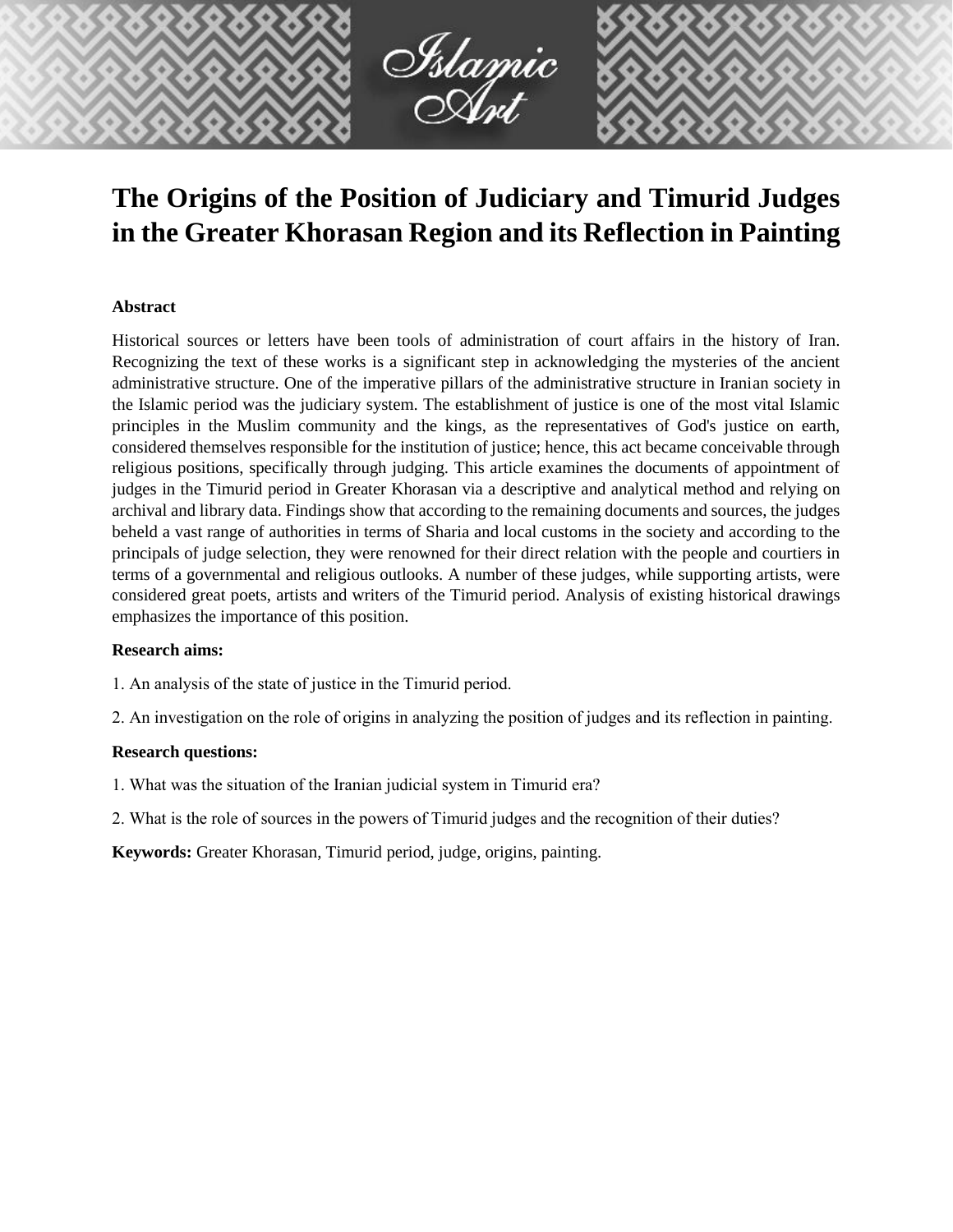#### **Introduction**

One of the most important foundations of the Islamic government is justice, and the Shah, by enumerating himself as the representative of God on earth, considered it his duty to establish integrity and justice and to cultivate servitude. This issue has been raised as an important principle in the views and thoughts of Islamic and Iranian thinkers such as Khajeh Nasir Tusi and Khajeh Rashid al-Din Fazlullah Hamedani. Judgment in Islam is imperative and has been linked to the religious policies of each period. The judge, as the person in charge of administering justice, was considered the most important pillar and arm of the king, and duties such as overseeing religious affairs, establishing sharia law, marriage among Muslims, and promoting justice were among the duties of person in his position. In regard to the rules and regulations of this period, various sources are remained. The analysis of these documents and sources can clarify the nature of judgment and the position of the judge in this period, consequently this study seeks to examine such sources.

A review of the research history shows that a number of researches on jurisprudence and procedure in Islam and Iran have been written including: the book "Procedure in Islam and Iran" and "Organization of Judges in the Islamic World" (Saket, 2000). In these two works, the author has dealt in detail with the situation of judgment in the Islamic world. Another study entitled "The Judicial System in Post-Islamic Iran" (Amin, 2002) has been conducted, but in the Timurid period, little research on the judiciary has been completed, which can be found in the dissertation of the Judicial System and Procedure in Timurid period (Samaei Dastjerdi, 2009). An article entitled "Judicial Policy of the Timurid Era" (Al-Lahiari et al., 2010) has been written in which the author has examined the judgment in the Timurid period, but this article does not emphasize the origins. Articles with the titles of "Rite of Trial and Punishment in the Timurid Period" (Dastjerdi and Abedinpour, 2012), "Reflection of Shariatmadari rule of the Timurid rulers in the performance of accountants of this era" (Sepehri, Yeganeh: 2015) can be mentioned. Studies show that documents have been used on a case-by-case basis in research and other studies, but this is the first time that they have been used in a centralized manner by focusing on analysis, comparative study, and attention to the aspects of documentary.

The research method is library-research and this paper seeks to answer the research questions about the reason for selection, appointment and dismissal and putting in place of judges based on the documents of this course and as one of the key issues of the society and moreover its reflection in painting. In this article, the following signs have been examined. Sample of the sign of judgment (Majdi, 742: 168-172). Sample Judgment Sign (Arzanjani, 2001: 112-114). In the terms of the Charter of Judiciary and countries and mentioning the conditions of the position of Judge of Judgment (Nasfi, 138-140). Judgment of the brave Shah Qazi Shahabuddin Massoud in Shiraz (Samarkandi, 101-103). Charter of the Judge of Herat for Abdullah and Mohammad Al-Imami (Nezami Bakhrezi, 1978: 111-113). Charter of the Judge of Herat for Mohammad Al-Imami in ((Nezami Bakhrezi, 1357: 113-115). Judgment badge for Ghiasuddin Mohammad Shafi'i (Manshat Sharaf). Sample judgment sentence dated 932 AH (Khandmir, 270-272). Judgment sentence of Maulana Tajuddin Massoud and Maulana Kamaluddin Abdul Mansour in Sheberghan (Khandmir, 272-275) Judgment for Judge Nizamuddin in Herat (Manshat Asfzari, 94-98) Charter of Judicial Judge of Herat for Nooruddin and Qutbuddin Mohammad Al-Imami ( Manshat Asfzari, 99-102) Judgment badge of Amir Ekhtiareddin Hassan in Herat and Khorasan countries (Morvarid, 99-105) Judgment badge of Ghiasuddin Mohammad Shafei in Herat (Manshat Morvarid, 144-146) Sample judgment badge (Shahab Manshi , 1978: 67-68). Sample of Judgment (Shahab Munshi, 1978: 208-210). Judgment of Amir Ekhtiaruddin Hassan in Herat and Khorasan countries in 890 (Unknown Origins, 96- 99). Sample of Judgment (Manshat) Unknown, 99-100) Judgment of Maulana Tajuddin Massoud and Maulana Kamaluddin Abdul Mansour (Unknown Origins, 100-101) Judgment of Ghias-ud-Din Mohammad Shafi'i in Herat (Unknown Origins, 101-102) Sample of Judgment in the Safavid Period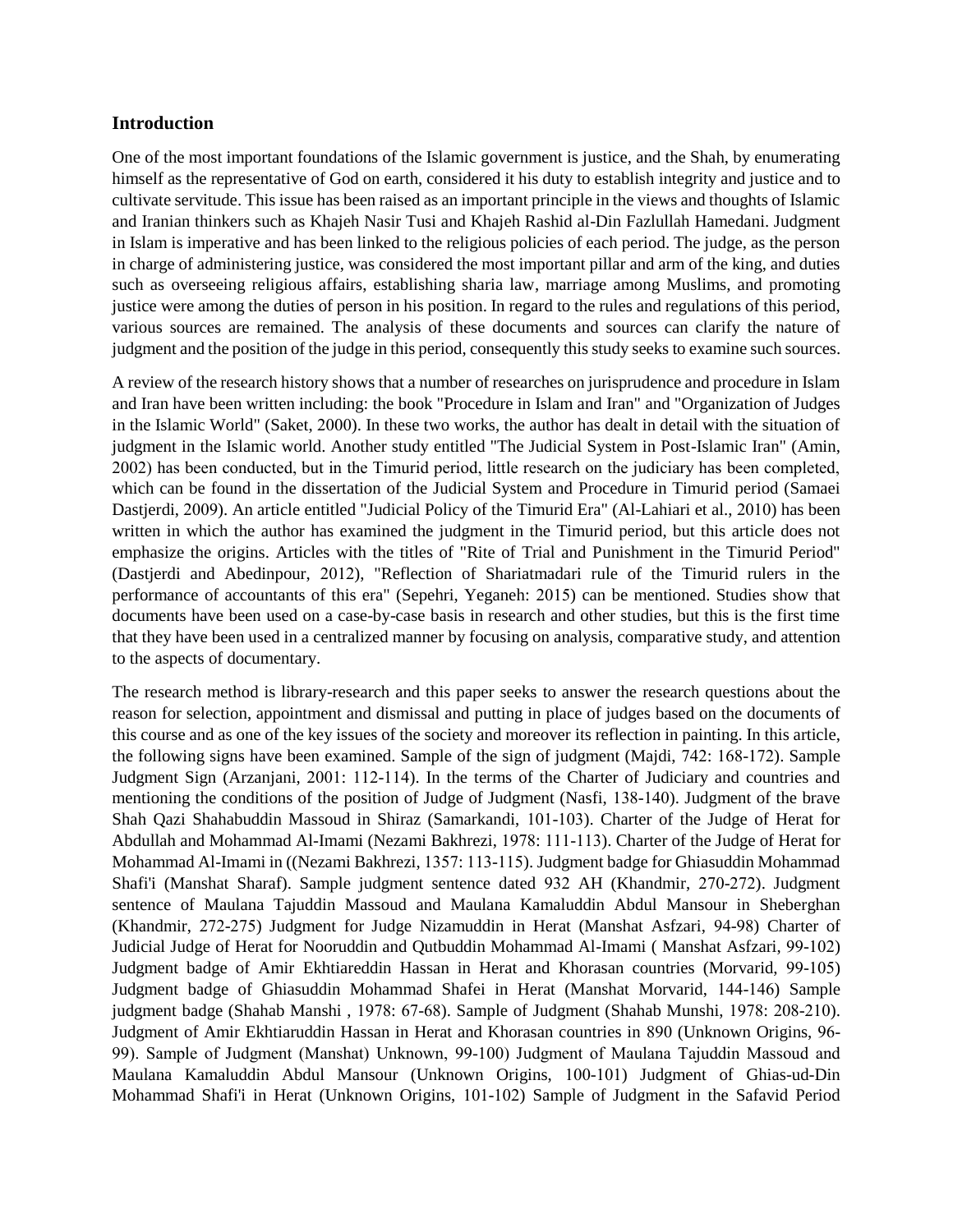(Anonymous Sources, 113-114) 20 marks here Moore Eight of them are sample and untitled. The rulings have been selected from different time periods of the Timurid period in order to compare the content of the text of the documents with the possibility of measuring the changes in the content in different elements of the internal components of the document. These documents have been selected from different sources with authors from diverse social backgrounds. The content of the given commands, despite having a specific text, has a dissimilar structure according to the pen of their authors. In this article, the internal components of documentology such as Tahmidiyeh, the informed pillar, the text and the conclusion are, of course, its components are not fully mentioned in the source, but it can be examined. Generally, documents are copies of the original documents issued during this period, and authors such as Bakhrezi, because of their work in the court, have access to include them in their books.

### **Conclusion**

The position of judge in Islamic culture is closely intertwined with the issue of religion and sharia. Therefore, in the period of Islamic governments, this position was given distinctive importance. In the Timurid period, which was one of the brightest periods in the history of Islamic culture and art, the position of judge had a superior place. In this study, the function of judges, the method of their appointment and its role in the development of culture and art of the Timurid period were discussed. Findings show that more or less functions of judgment in this period of time have gradually changed in accordance with political, social and religious conditions. The basis of judgment and the method of istifta from the hadiths and sayings of the Companions have gradually changed and new recommendations in using the sayings of the Imams of Huda have been replaced in the early Safavid period. The degree of authority and emphasis on the authority of the judge and some general aspects of the judge's personality such as avoiding bribery, observing justice in hearing the claims of the parties and considering the previous rulings are all emphasized in some way. Due to their social status and the presence of personality traits and talents, a number of these judges are among the writers and poets. In addition to being judges, Moinuddin Farahi and Qazi Ekhtiaruddin Hassan also had some characteristics such as being a poet, being a writer, and being a calligrapher. Along with the growth of Islamic culture in this period, the art of painting also flourished in this period. According to the cultural and social themes in these works, the position of judge has also been addressed.

## **References**

Agenda, Jacob. (1387). Shiraz School of Painting, Tehran: Academy of Arts. [In Persian]

Arzanjani, Sharafuddin Tayeb. Manuscript copy, reference number in the library: 517343. Islamic Library and Museum. [In Persian]

Asfzari, Moinuddin ترسل. Reference number in the library: 13718, Library and Islamic Documentation Center. [In Persian]

Al-Anbari, Abdullah (1366). The position of judge of judges in the Abbasid period to the Seljuk period. Beirut: Dar Al-Arabiya. [In Persian]

Al-Hayari, Fereydoun; Dastjeridi, Samaneh and Alipour, Vahid. (1380). Judgment in the Period of the Timurid Sultans, History of Iran and Islam, No. 20, 12-6. [In Persian]

Boat, Joe. (1384). History of the Mongols. Tehran: Azadmehr Publications. [In Persian]

Tusi, Nasser al-Din (1356). Diyarbakir. Tehran: Taheri Library. [In Persian]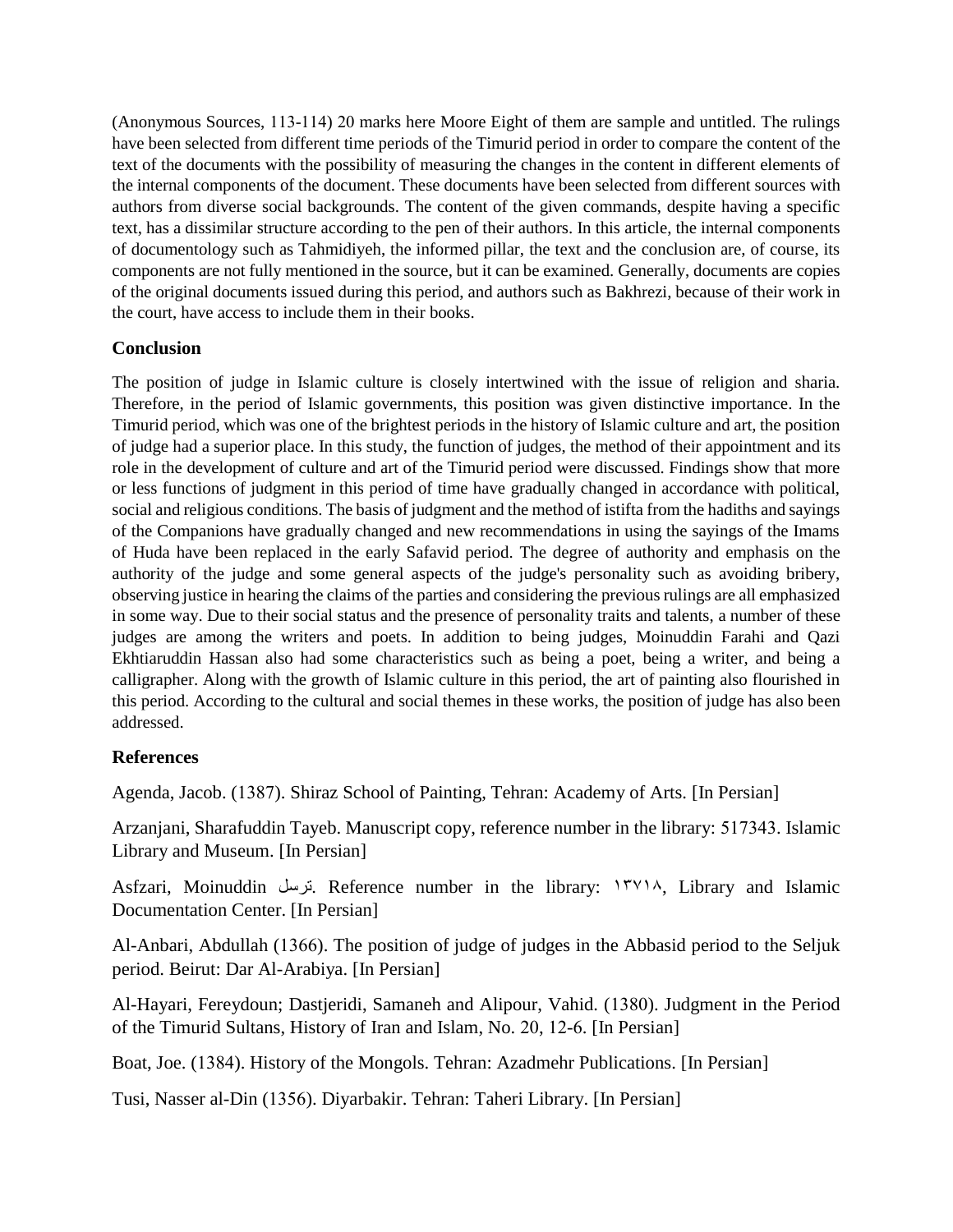Jamei, Kudeh. (1381). Iran's judicial system in the Islamic period. [In Persian]

Jamal al-Islami, Muhammad ibn Ali. (1358). Homayoun. Homayoun Farrokh, Tehran: National University. [In Persian]

Hafiz Abru, Shahabuddin. (1372). The best of dates. Edited by Seyed Kamal Haj Seyed. Tehran: Islamic Culture and Guidance. [In Persian]

Hosseini Torbati, Aboutaleb. (1342). Timurid Tzukat. Tehran: Asadi Bookstore. [In Persian]

Khwandmir, Ghiasuddin. (1372). السیر حبیب. Edited by Mirhashem Hadian, Tehran: Farhang. [In Persian]

Khanji Roozbehan. (1994). Alam Arai Amini. Edited by Massoud Sharifian. [In Persian]

Rajabzadeh, Hashem. (1355). The culture of religions of Khajeh Al-Rasheed Al-Fazlullah Hamedani Tehran: Toos. [In Persian]

Saket, Mohammad (1376). Judicial organization in the Islamic world. Mashhad: Nos. 37 and 38. [In Persian]

Silent. Mohammed. (1364). Judicial Organization in Islam. Mashhad: Astan Quds Razavi. [In Persian]

Sepehri, Mohammad (1394). Shiite religion in the period of Timurid rulers. Islamic Studies. [In Persian]

Samei Dastjerdi, Masoumeh. (1388). Judicial system in the Timurid period. Isfahan: University of Isfahan. [In Persian]

Samarkandi, Nasrullah Manuscript, Parliamentary Library, No. 218. [In Persian]

Samarkandi, Abdul Razzaq (1372). Informed Al-Saadin. Tehran: Institute of Cultural Studies. [In Persian]

Tehrani, Abu Bakr (1356). Diyarbakir. Tehran: Taheri. [In Persian]

Kashfi, Hussein Version number: 5911, Parliamentary Library. [In Persian]

Majidi. Mohammed. Document number 97385, Center Library and Museum. [In Persian]

Unknown author, copy number 16354, Library and Documentation Center of the Majlis [In Persian]

Unknown author, copy number 85529, Library and Documentation Center of the Majlis. [In Persian]

Navai, Amir Alishir. (1363). Information from the Timurid period. Edited by Ali Asghar Hekmat, Tehran: Manouchehri. [In Persian]

Wilber, Donald. (1387). Persian Gardens and Its Pavilions, Translated by Mahin Dokht Saba, Tehran: Scientific and Cultural. [In Persian]